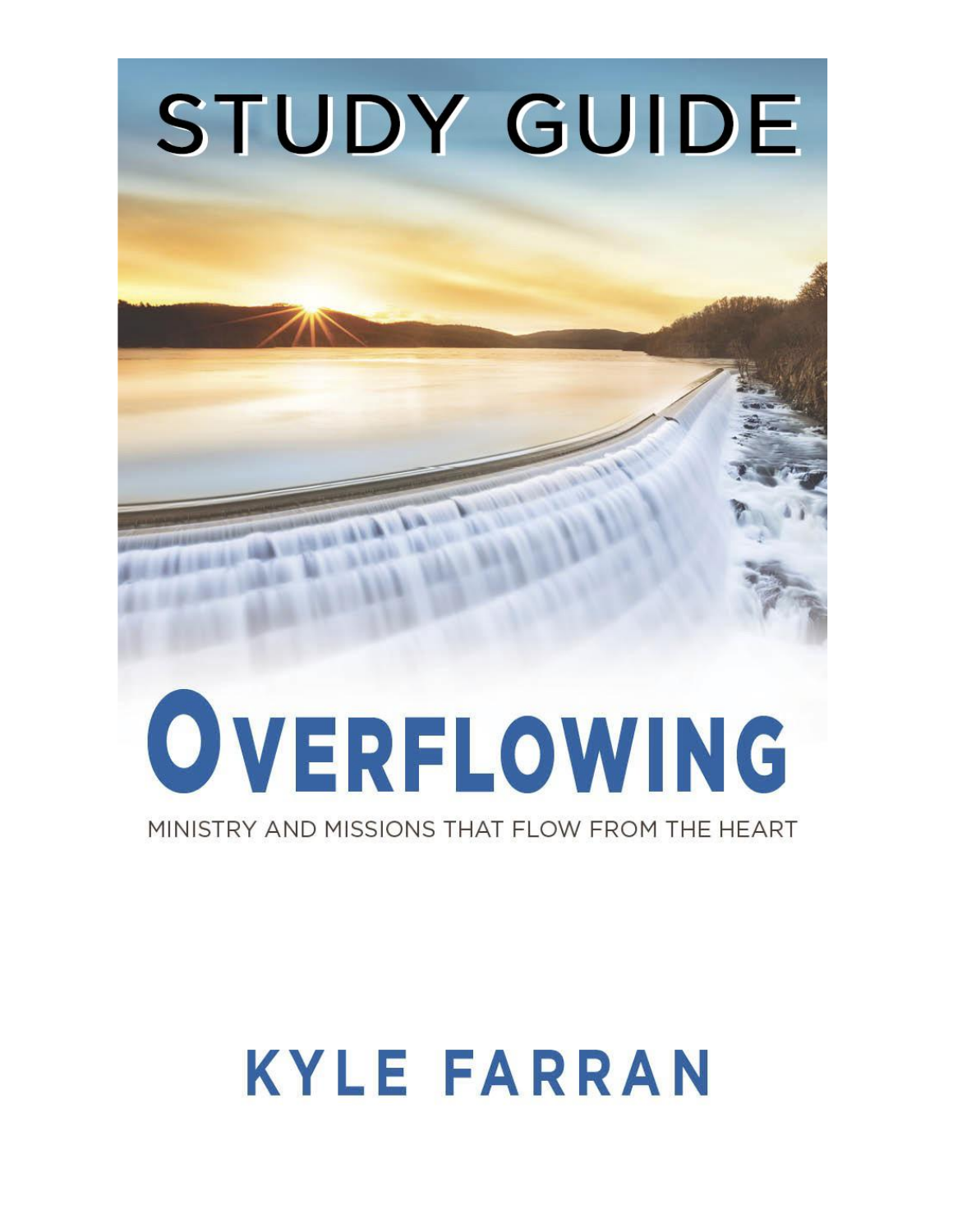This study guide is designed to help you think deeply and apply the truths from *Overflowing* to your heart and life. Don't let these truths go through your mind like water through a pipe.

You can use this study guide for a personal study or for a group.

Pray. Reflect. Let God's Word penetrate your heart and change your life!

"Search me, O God, and know my heart! Try me and know my thoughts! And see if there be any grievous way in me, and lead me in the way everlasting!" Psalm 139:23-24

Each chapter's questions are intentionally the same because they are designed to help you reflect on what YOU are learning from the content, not simply repeat the content. Because of this, these same questions can be used as a study guide for other books you read. They are purposefully designed to draw out what God is doing in your life.

If you would like a Google Docs version of this, you can find it **[HERE](https://docs.google.com/document/d/1NwvcxnLnsAbLKhfq9e96V6J_1Q9BwveMY2r76l5t8Uo/edit?usp=sharing)**.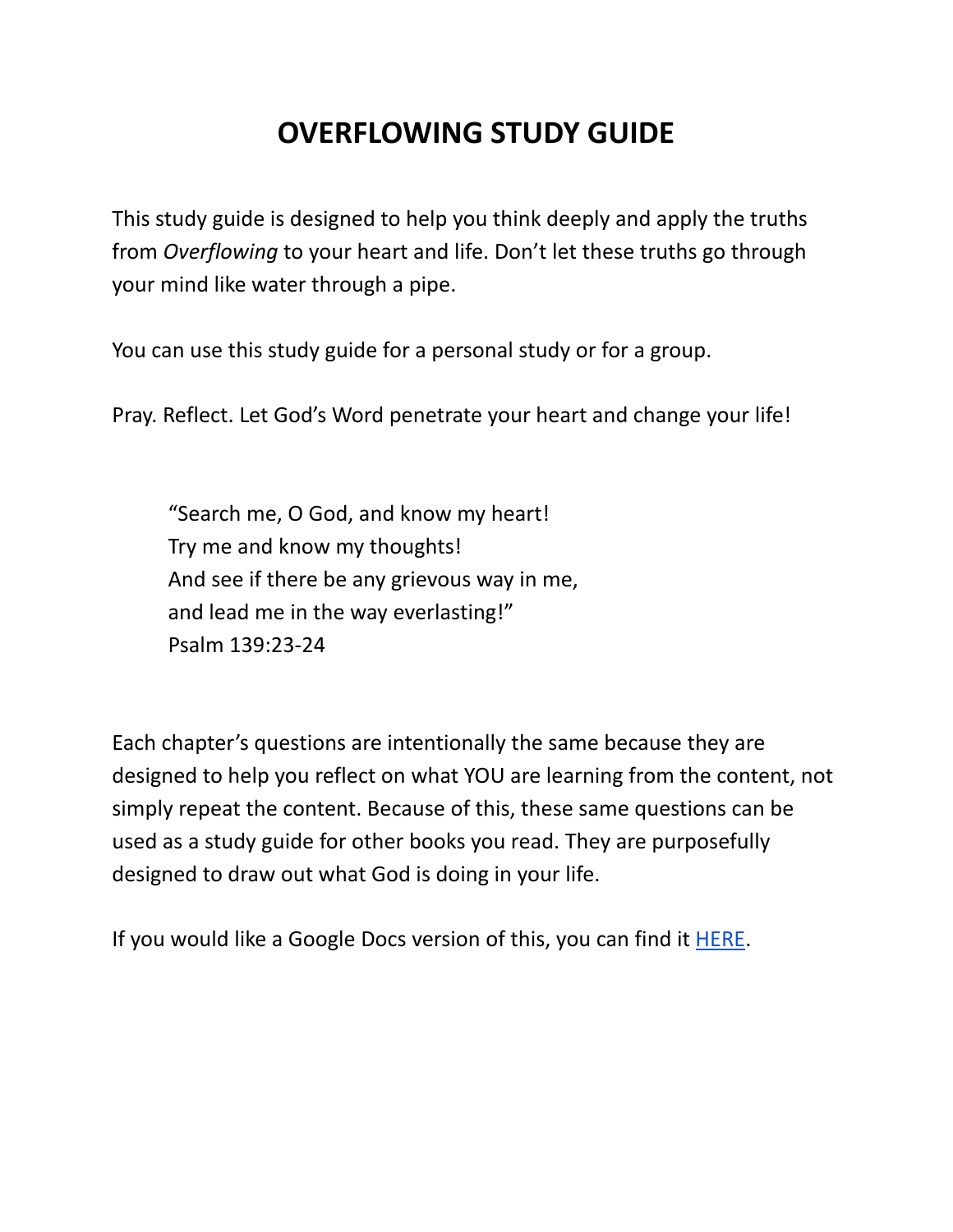#### **CHAPTER 1**

1. In your own words, summarize the key ideas from the chapter in 1-4 sentences.

2. What verse(s) stood out to you? Why?

3. What idea(s) or quote(s) were most impactful to you? Why?

4. What new awareness or insights do you have that you didn't have before?

5. What are you learning about yourself?

6. How is God leading you to grow or change? (thoughts, attitudes, behavior, character, habits)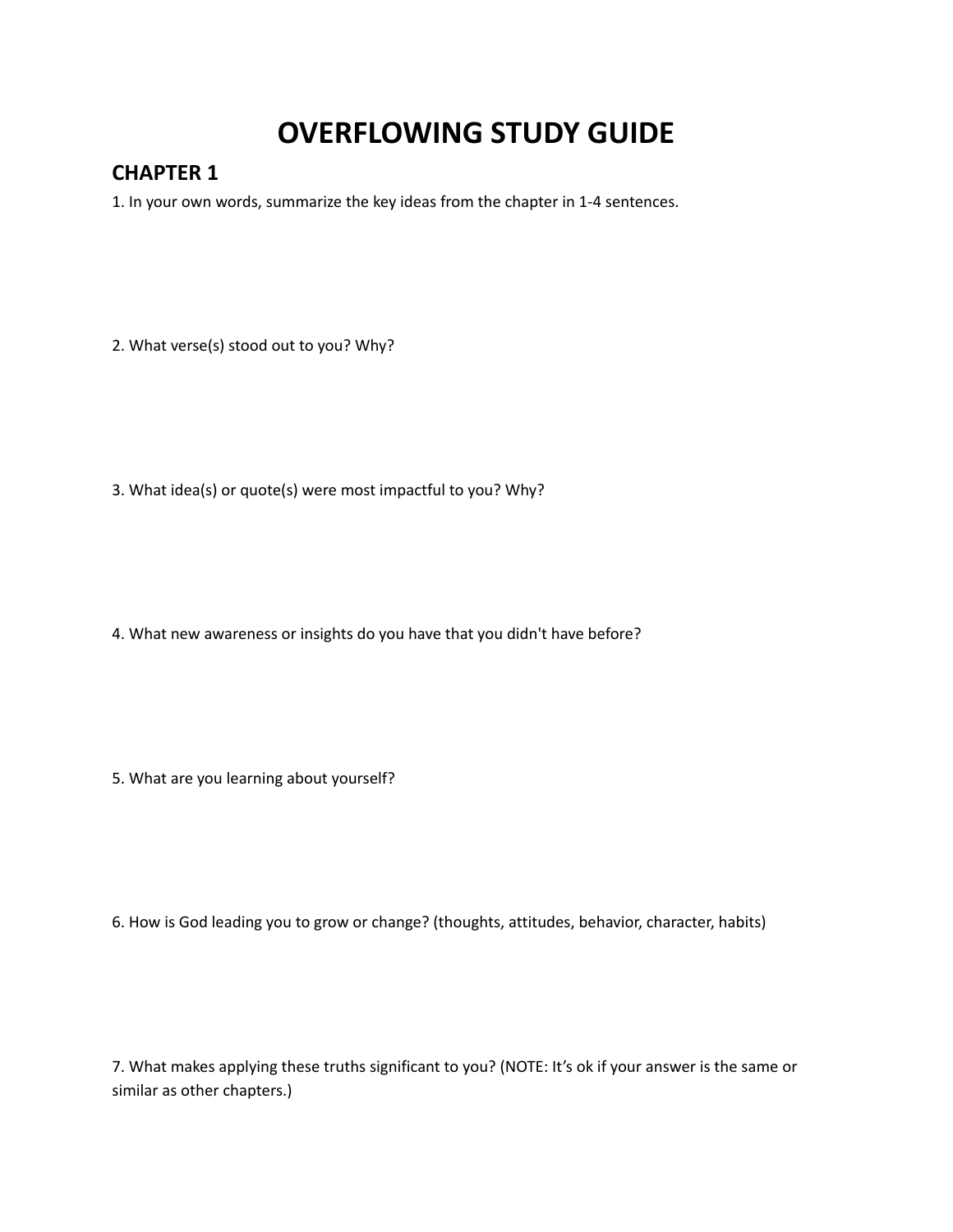#### **CHAPTER 2**

1. In your own words, summarize the key ideas from the chapter in 1-4 sentences.

2. What verse(s) stood out to you? Why?

3. What idea(s) or quote(s) were most impactful to you? Why?

4. What new awareness or insights do you have that you didn't have before?

5. What are you learning about yourself?

6. How is God leading you to grow or change? (thoughts, attitudes, behavior, character, habits)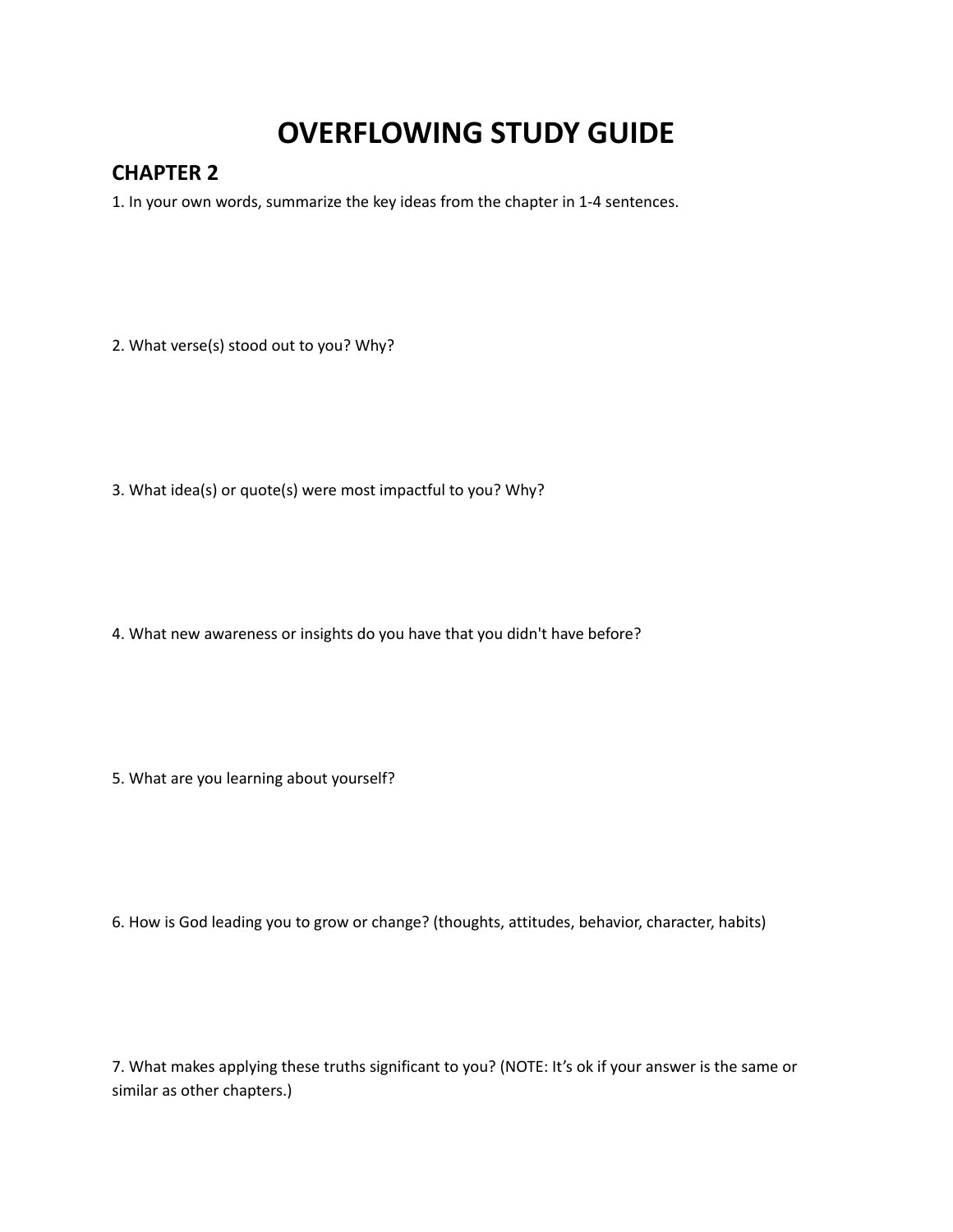#### **CHAPTER 3**

1. In your own words, summarize the key ideas from the chapter in 1-4 sentences.

2. What verse(s) stood out to you? Why?

3. What idea(s) or quote(s) were most impactful to you? Why?

4. What new awareness or insights do you have that you didn't have before?

5. What are you learning about yourself?

6. How is God leading you to grow or change? (thoughts, attitudes, behavior, character, habits)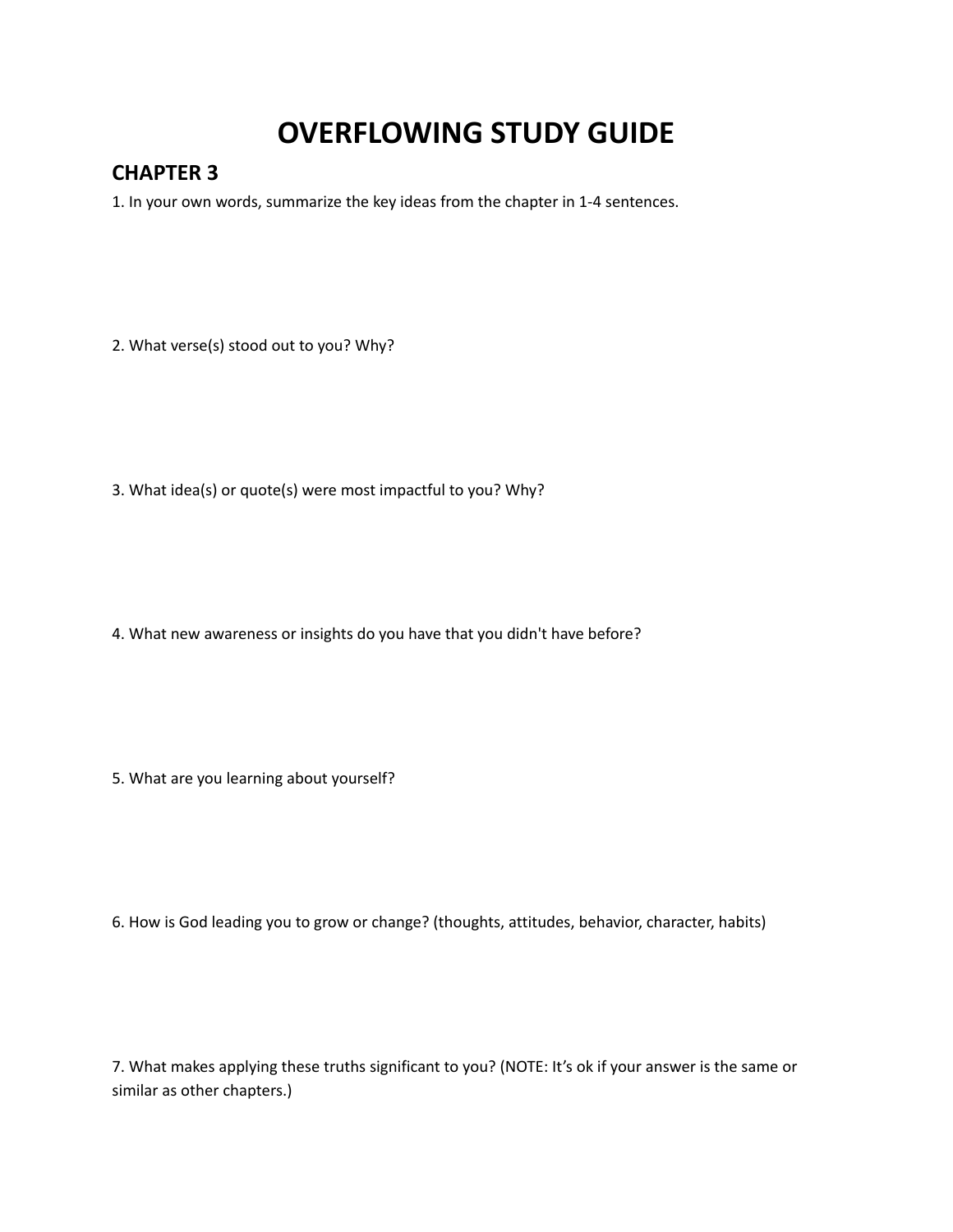#### **CHAPTER 4**

1. In your own words, summarize the key ideas from the chapter in 1-4 sentences.

2. What verse(s) stood out to you? Why?

3. What idea(s) or quote(s) were most impactful to you? Why?

4. What new awareness or insights do you have that you didn't have before?

5. What are you learning about yourself?

6. How is God leading you to grow or change? (thoughts, attitudes, behavior, character, habits)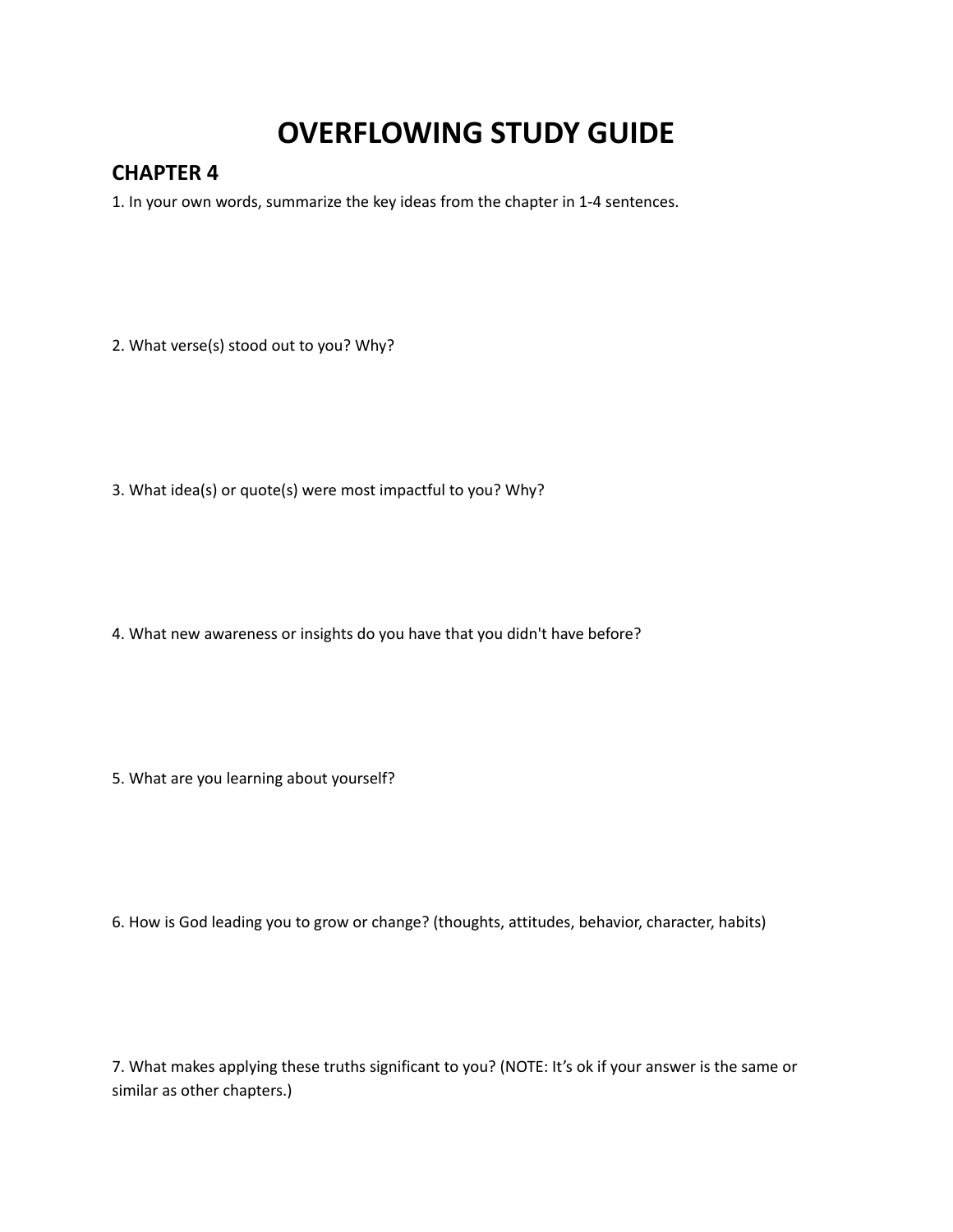#### **CHAPTER 5**

1. In your own words, summarize the key ideas from the chapter in 1-4 sentences.

2. What verse(s) stood out to you? Why?

3. What idea(s) or quote(s) were most impactful to you? Why?

4. What new awareness or insights do you have that you didn't have before?

5. What are you learning about yourself?

6. How is God leading you to grow or change? (thoughts, attitudes, behavior, character, habits)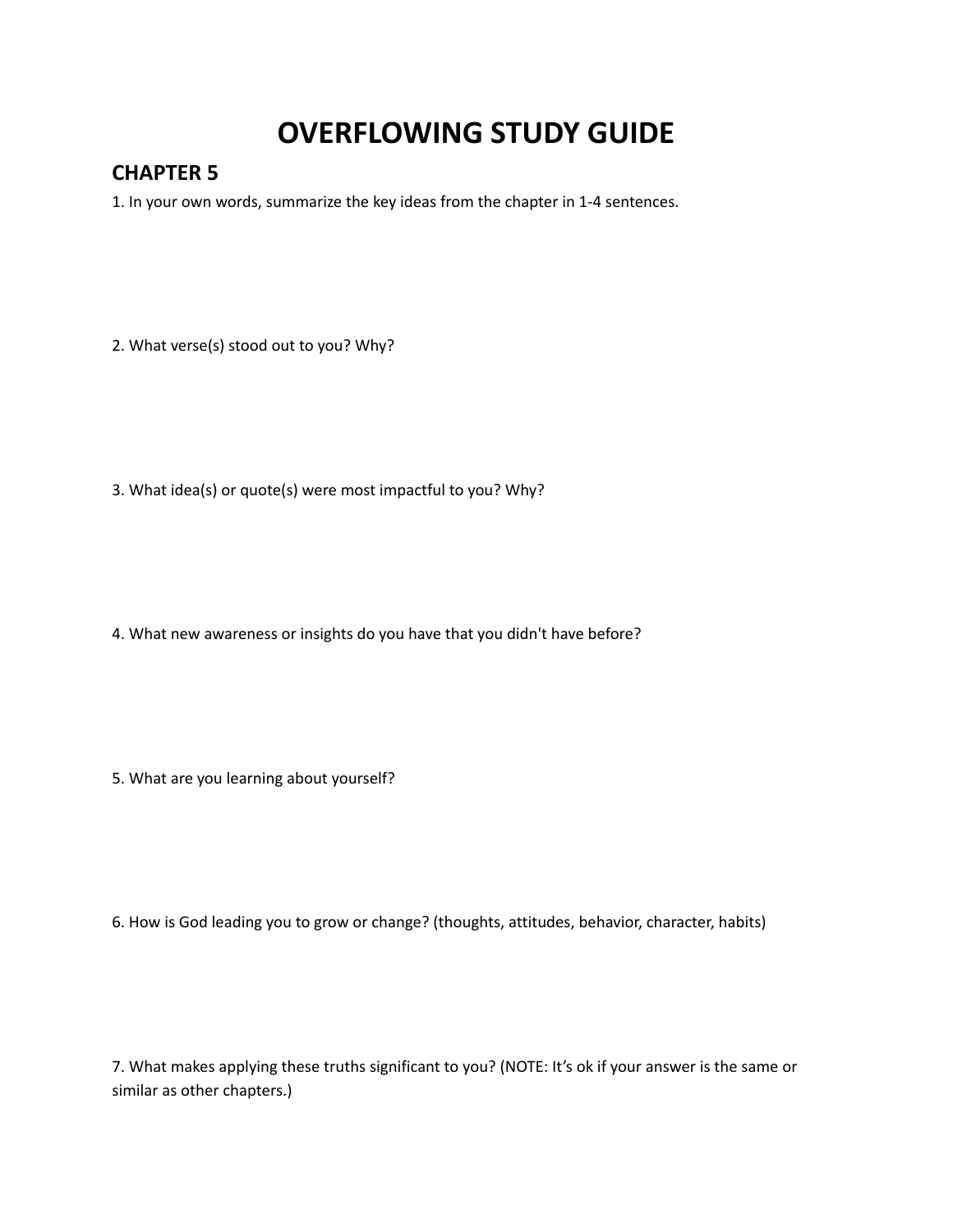#### **CHAPTER 6**

1. In your own words, summarize the key ideas from the chapter in 1-4 sentences.

2. What verse(s) stood out to you? Why?

3. What idea(s) or quote(s) were most impactful to you? Why?

4. What new awareness or insights do you have that you didn't have before?

5. What are you learning about yourself?

6. How is God leading you to grow or change? (thoughts, attitudes, behavior, character, habits)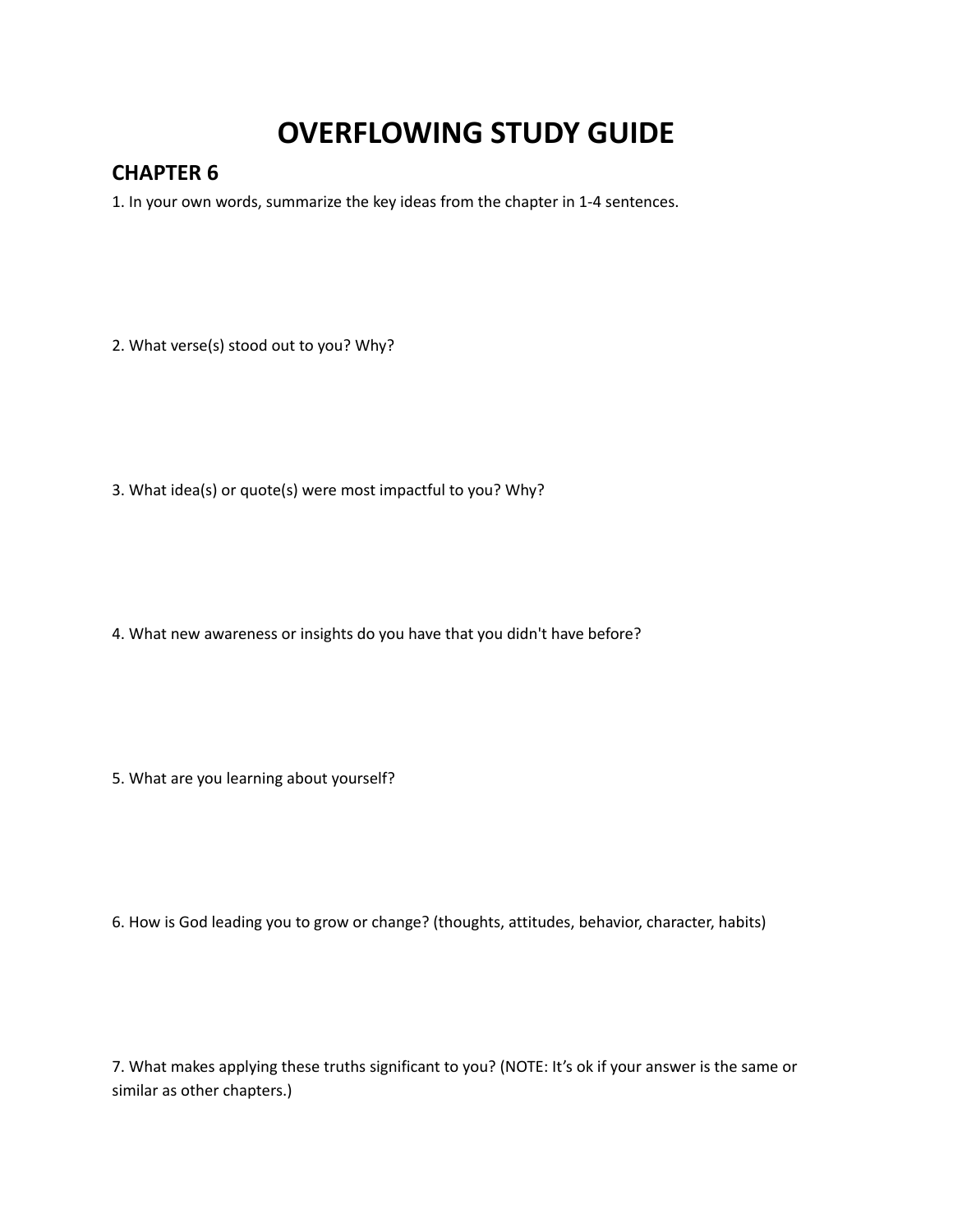#### **CHAPTER 7**

1. In your own words, summarize the key ideas from the chapter in 1-4 sentences.

2. What verse(s) stood out to you? Why?

3. What idea(s) or quote(s) were most impactful to you? Why?

4. What new awareness or insights do you have that you didn't have before?

5. What are you learning about yourself?

6. How is God leading you to grow or change? (thoughts, attitudes, behavior, character, habits)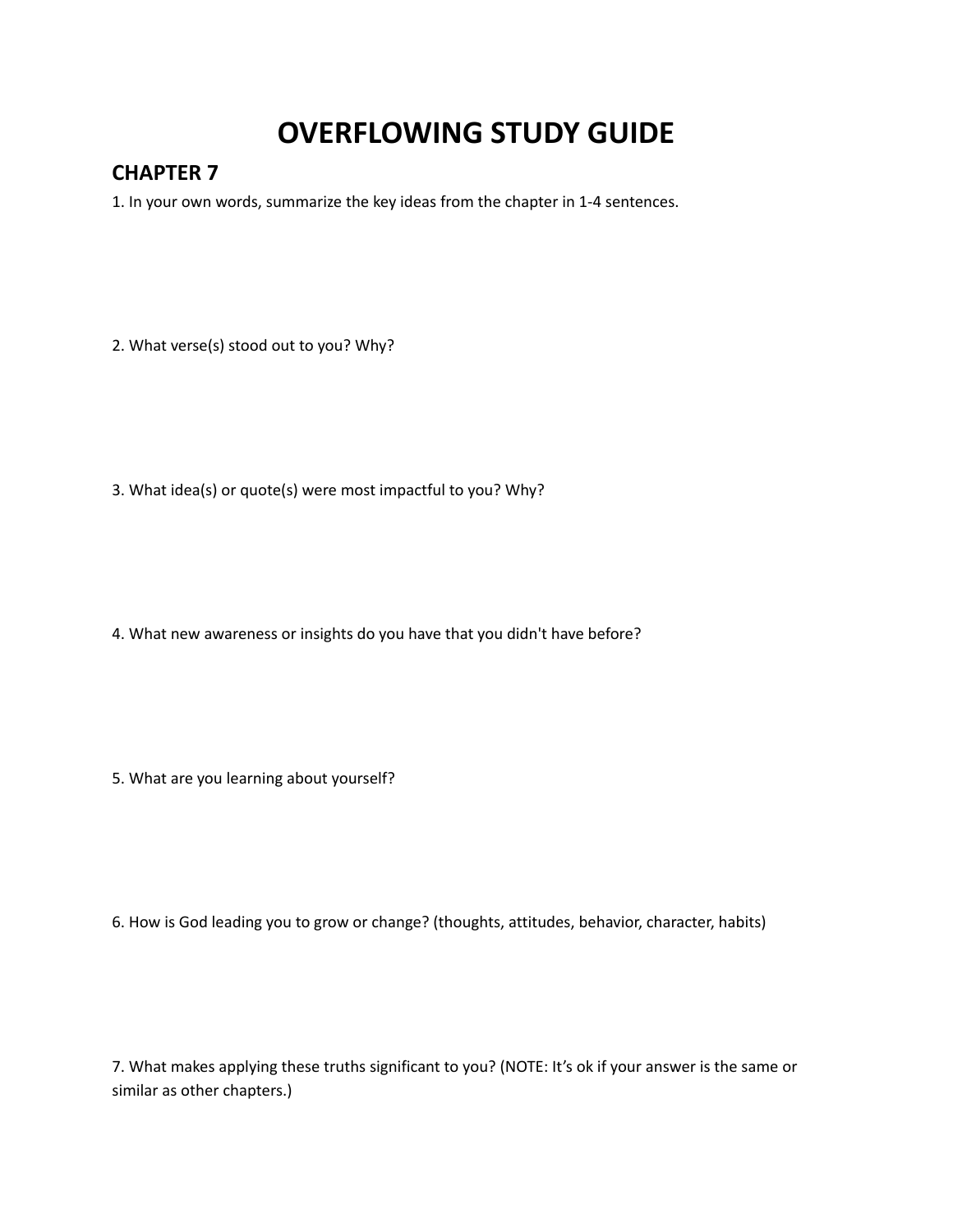#### **CHAPTER 8**

1. In your own words, summarize the key ideas from the chapter in 1-4 sentences.

2. What verse(s) stood out to you? Why?

3. What idea(s) or quote(s) were most impactful to you? Why?

4. What new awareness or insights do you have that you didn't have before?

5. What are you learning about yourself?

6. How is God leading you to grow or change? (thoughts, attitudes, behavior, character, habits)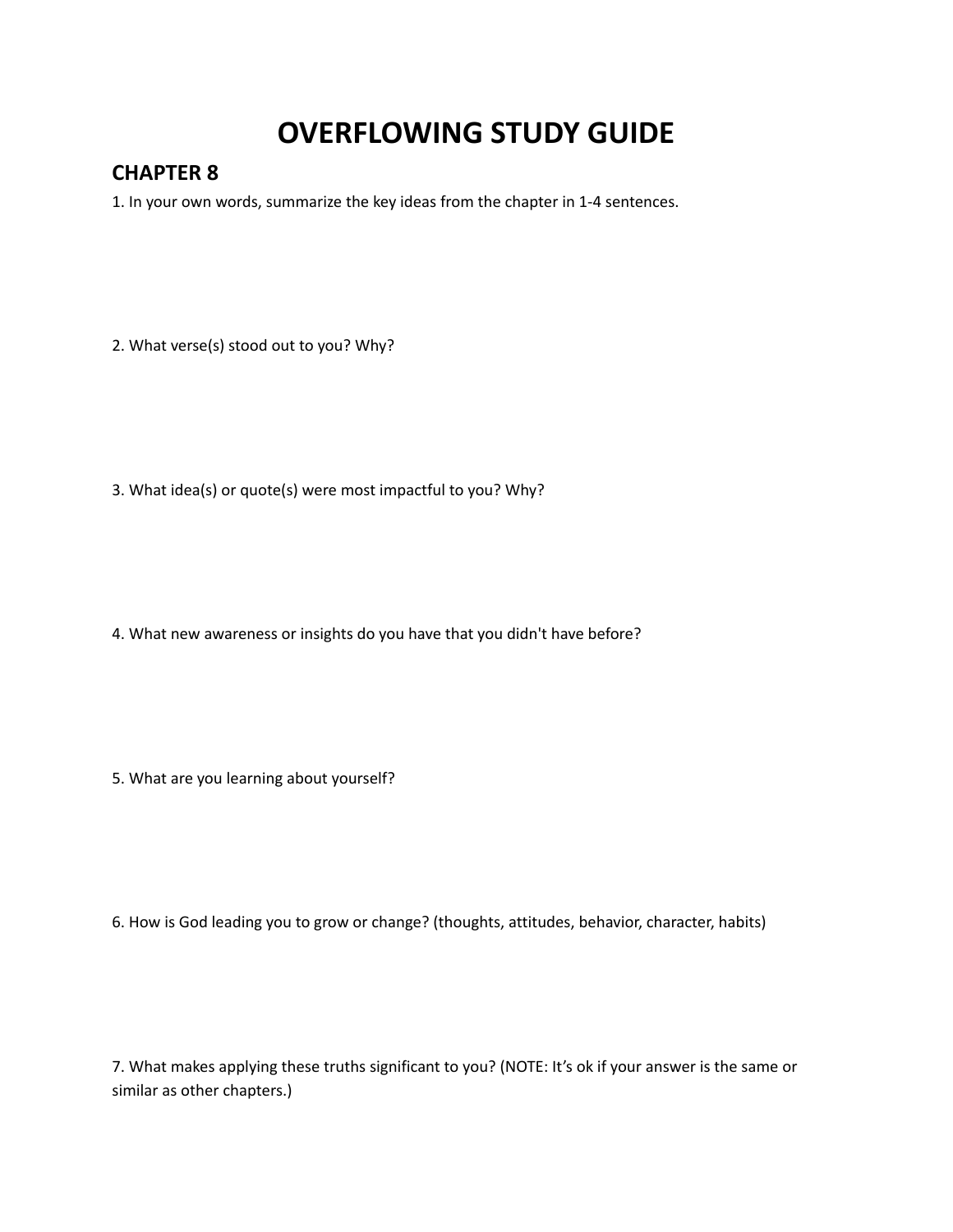#### **CHAPTER 9**

1. In your own words, summarize the key ideas from the chapter in 1-4 sentences.

2. What verse(s) stood out to you? Why?

3. What idea(s) or quote(s) were most impactful to you? Why?

4. What new awareness or insights do you have that you didn't have before?

5. What are you learning about yourself?

6. How is God leading you to grow or change? (thoughts, attitudes, behavior, character, habits)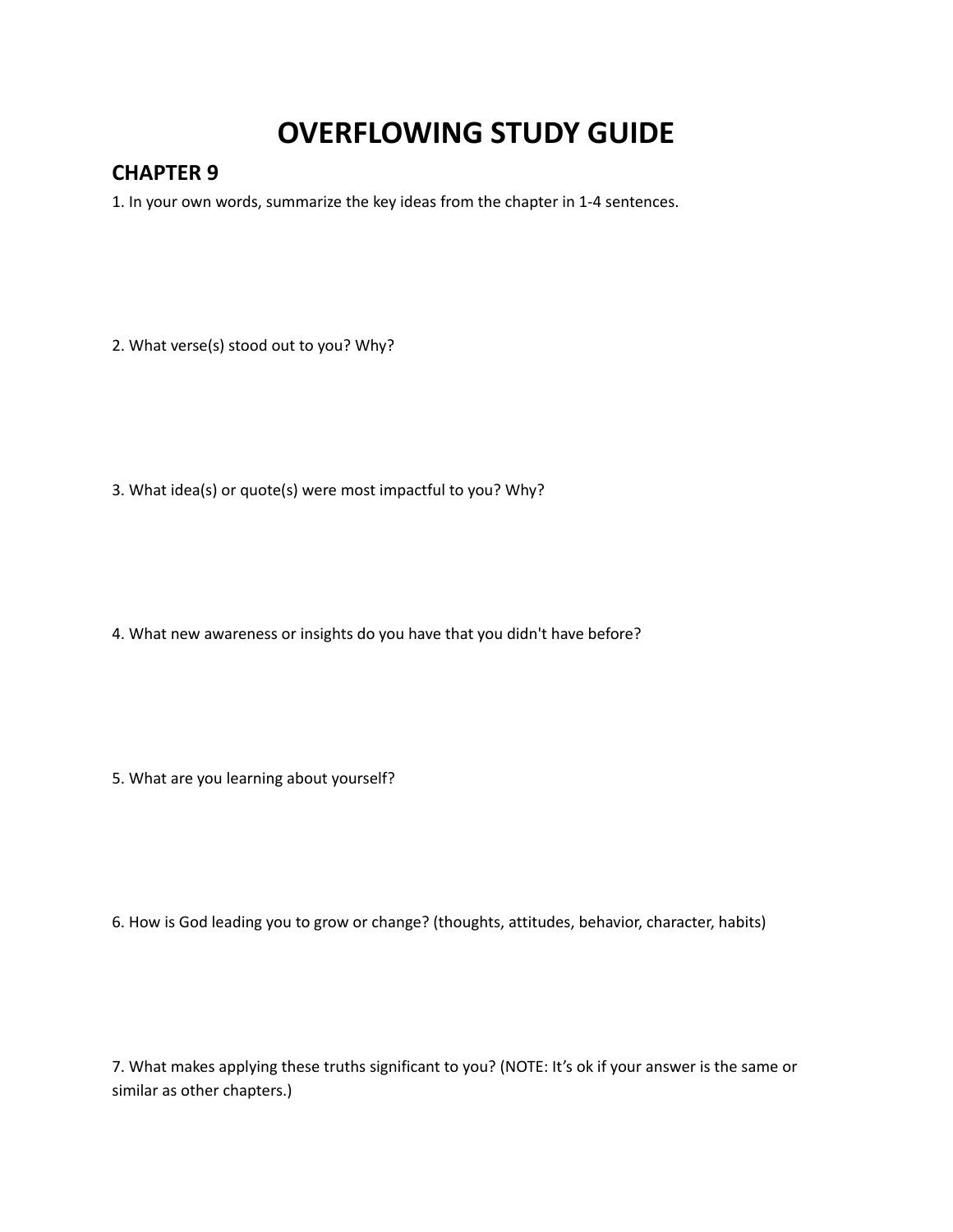#### **CHAPTER 10**

1. In your own words, summarize the key ideas from the chapter in 1-4 sentences.

2. What verse(s) stood out to you? Why?

3. What idea(s) or quote(s) were most impactful to you? Why?

4. What new awareness or insights do you have that you didn't have before?

5. What are you learning about yourself?

6. How is God leading you to grow or change? (thoughts, attitudes, behavior, character, habits)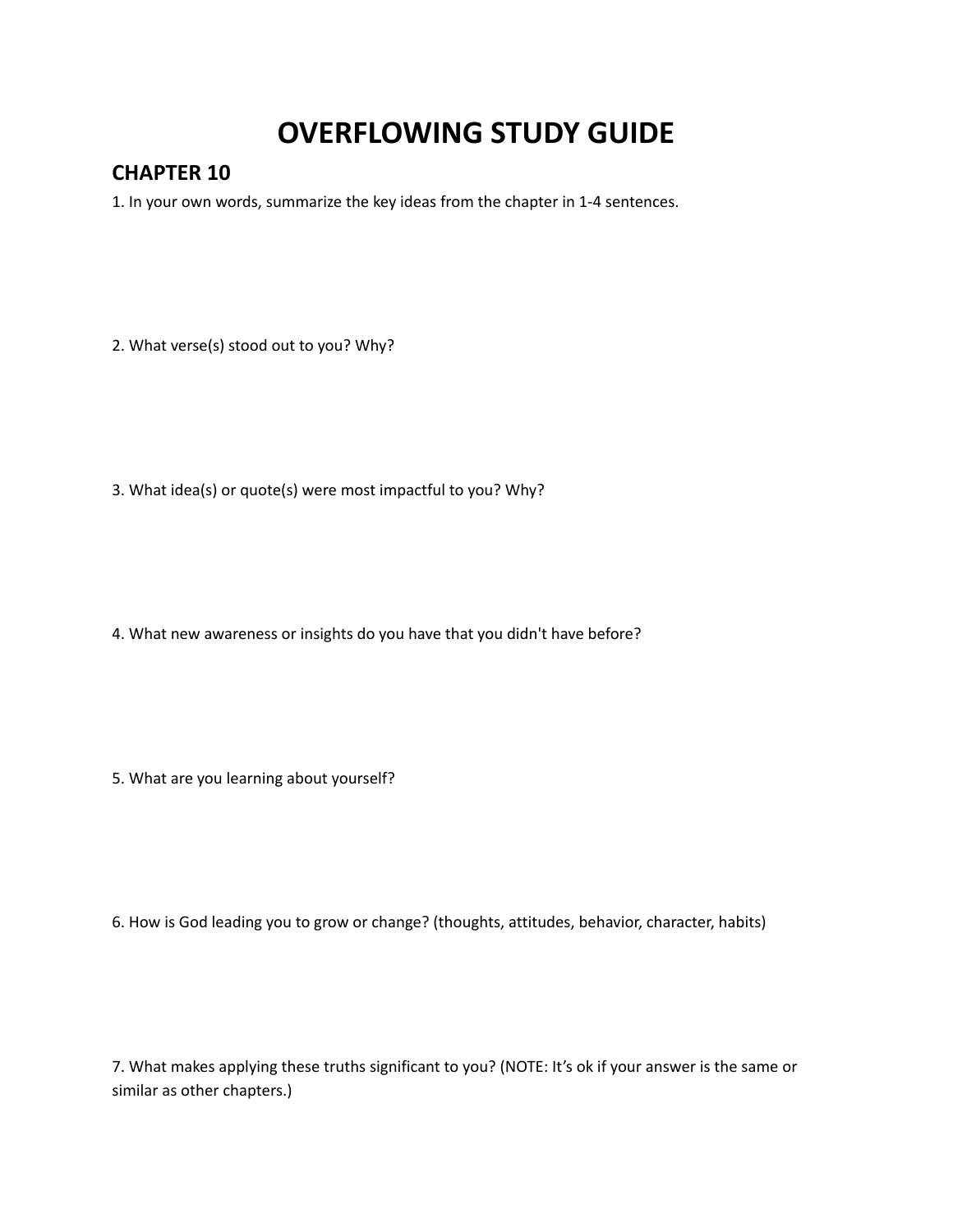#### **CHAPTER 11**

1. In your own words, summarize the key ideas from the chapter in 1-4 sentences.

2. What verse(s) stood out to you? Why?

3. What idea(s) or quote(s) were most impactful to you? Why?

4. What new awareness or insights do you have that you didn't have before?

5. What are you learning about yourself?

6. How is God leading you to grow or change? (thoughts, attitudes, behavior, character, habits)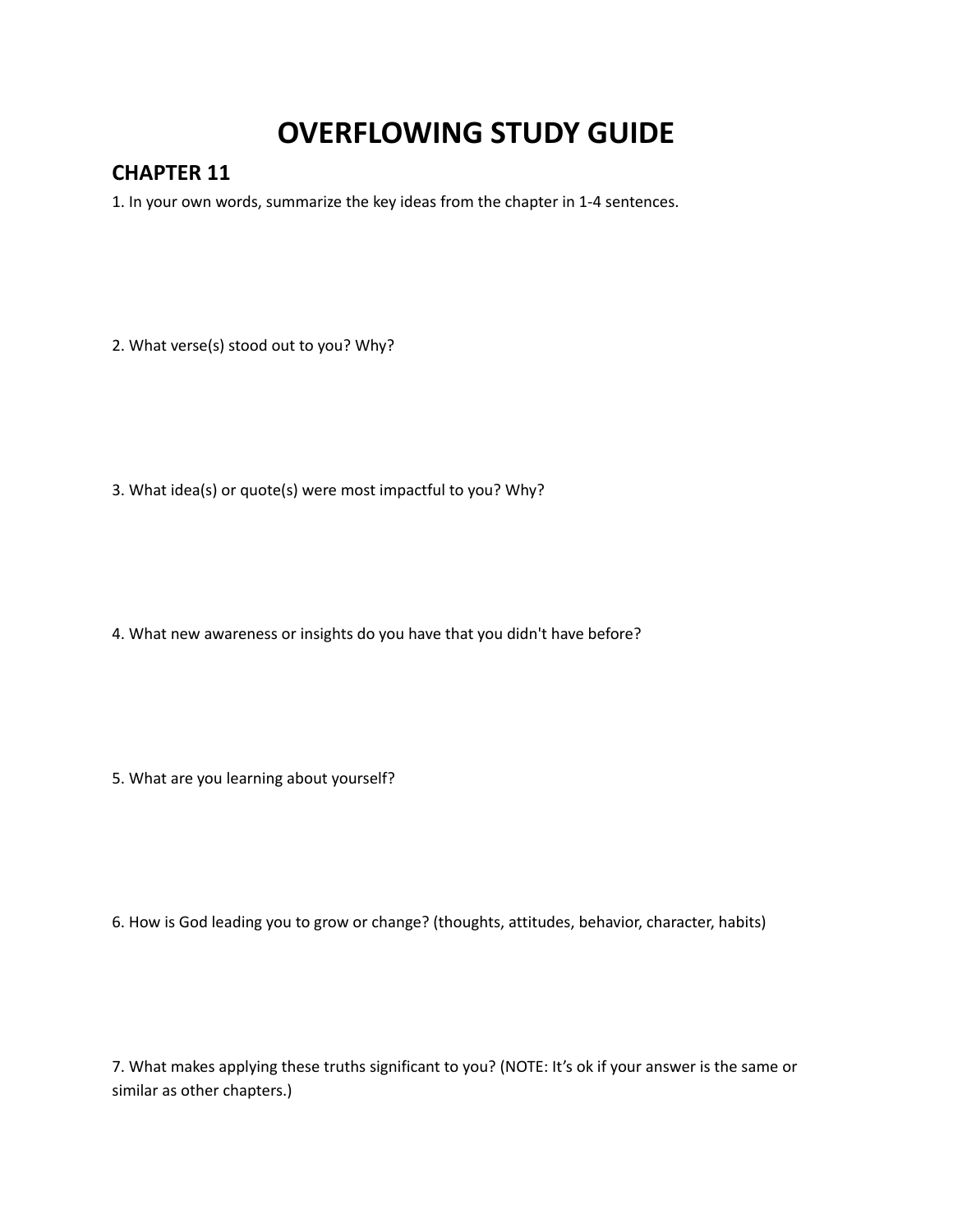#### **CHAPTER 12**

1. In your own words, summarize the key ideas from the chapter in 1-4 sentences.

2. What verse(s) stood out to you? Why?

3. What idea(s) or quote(s) were most impactful to you? Why?

4. What new awareness or insights do you have that you didn't have before?

5. What are you learning about yourself?

6. How is God leading you to grow or change? (thoughts, attitudes, behavior, character, habits)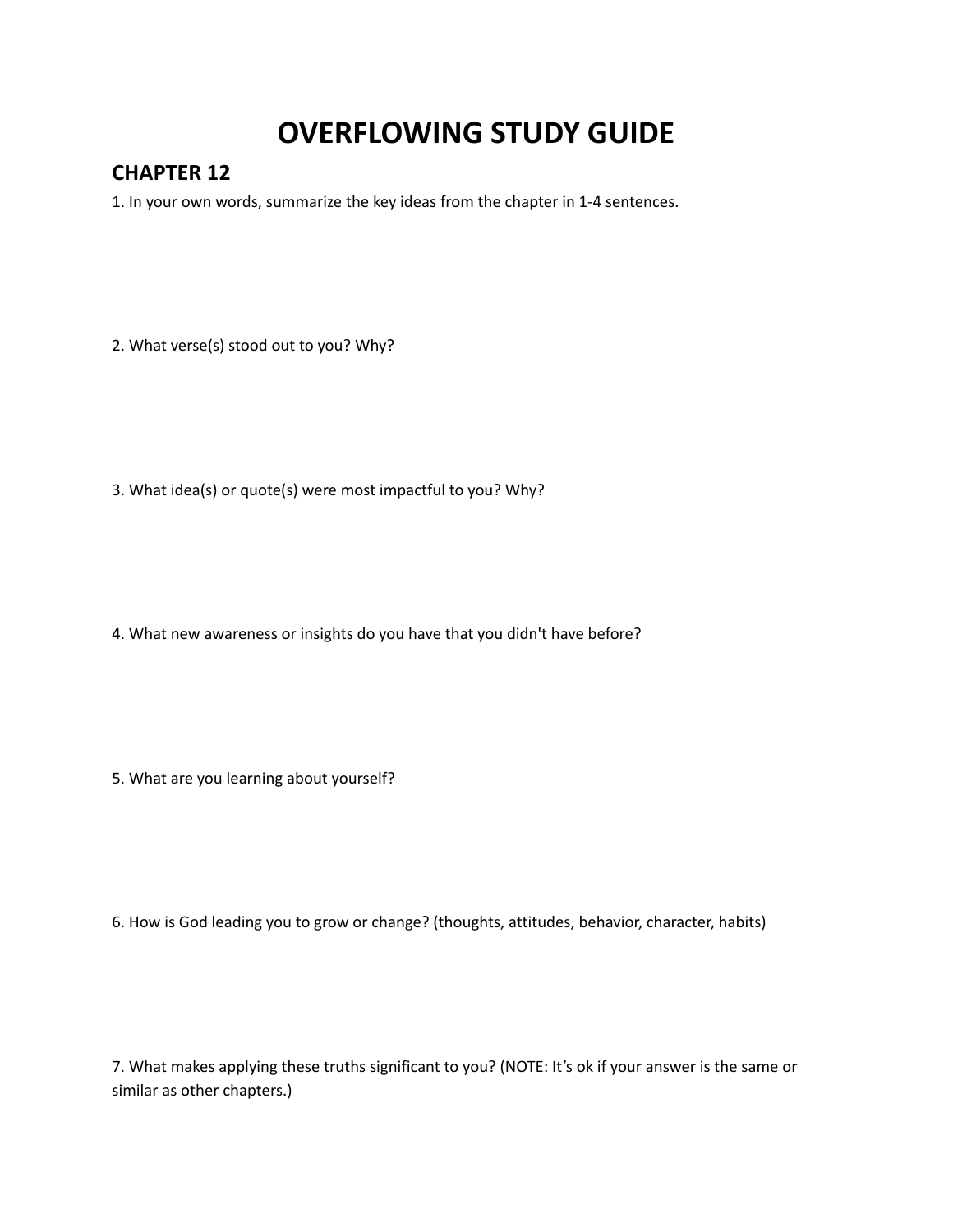#### **CHAPTER 13**

1. In your own words, summarize the key ideas from the chapter in 1-4 sentences.

2. What verse(s) stood out to you? Why?

3. What idea(s) or quote(s) were most impactful to you? Why?

4. What new awareness or insights do you have that you didn't have before?

5. What are you learning about yourself?

6. How is God leading you to grow or change? (thoughts, attitudes, behavior, character, habits)